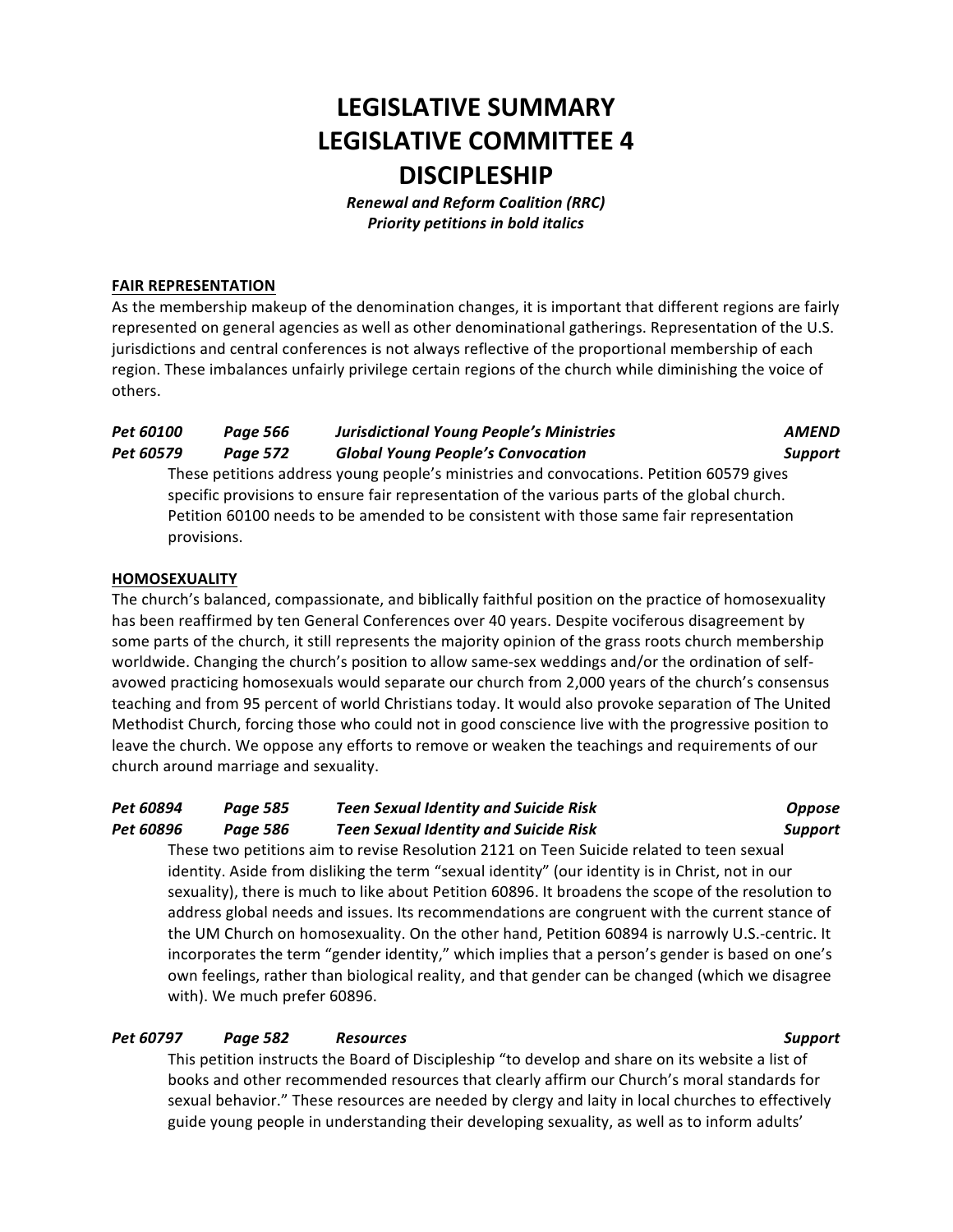moral decisions regarding sexuality. The resources are designed to promote compassionate ministry with same-sex-attracted-persons, teens at risk for suicide and others. This is one of the primary roles of the Board of Discipleship—identifying resources that can help the people in local churches engage in more effective ministry. We would encourage that these resources include some available in other languages, especially the official languages of the UM Church.

#### **MARRIAGE**

Marriage is the main building block of a healthy family, which then builds a healthy society. It is imperative that the church work to strengthen marriages according to God's design. Christian marriage takes on the added significance of showcasing the image of God through complementary genders (Genesis 2) and symbolizing the union of Christ and the Church (Ephesians 5).

#### *Pet 60800 Page 569 BOD Responsibilities Support*

This petition requires the Board of Discipleship to prioritize resources that strengthen marriage and families in line with United Methodist teaching about marriage. This needed emphasis will be of great practical help to local churches in their efforts to support and strengthen marriages and families in their congregations and communities.

Pet 60782 Page 581 Global Study of Marriage November 2012 No Position This petition would form a task force to study marriage. We favor the idea of developing a comprehensive theology of marriage, along with practical recommendations to strengthen the ministry of the church with regard to marriages. However, we would not want to see this study group used to promote a revision in United Methodist teaching on marriage that would advocate same-sex marriage or other forms of marriage contrary to biblical teaching. Therefore, we have not taken a position on this petition. Perhaps it could be amended to mandate that the study would make its recommendations in line with UM teaching and doctrine on marriage.

#### **CHARISMATIC MOVEMENT**

Pet 60092 Page 594 Readopt Resolution Communication Support This petition readopts Resolution 8015, Guidelines: The United Methodist Church and the Charismatic Movement. This resource helps charismatics and non-charismatics understand each other and work together better in the church. This is a very helpful document.

#### **CHRYSALIS**

Pet 60080 Page 585 Readopt Resolution Communication Support This petition readopts Resolution 2101, Support Chrysalis at All Levels of the Church. Chrysalis is a spiritual growth and enrichment program similar to Walk to Emmaus for young people. It has been very effective.

#### **MORMONISM**

Pet 60087 Page 592 Readopt Resolution Support Support This petition readopts Resolution 3147, Guidelines for Ministering to Mormons Who Seek to Become United Methodists. The resolution contains a robust theology of baptism and effectively illustrates the differences between Mormonism and Christianity. This is a very helpful resource.

#### **WALK TO EMMAUS**

Pet 60081 Page 585 Readopt Resolution Communication Support This petition readopts Resolution 2102, Support the Walk to Emmaus at All Levels of the Church. The Emmaus Walk is an effective program of spiritual renewal for adults that has helped revitalize many congregations. We should encourage its use.